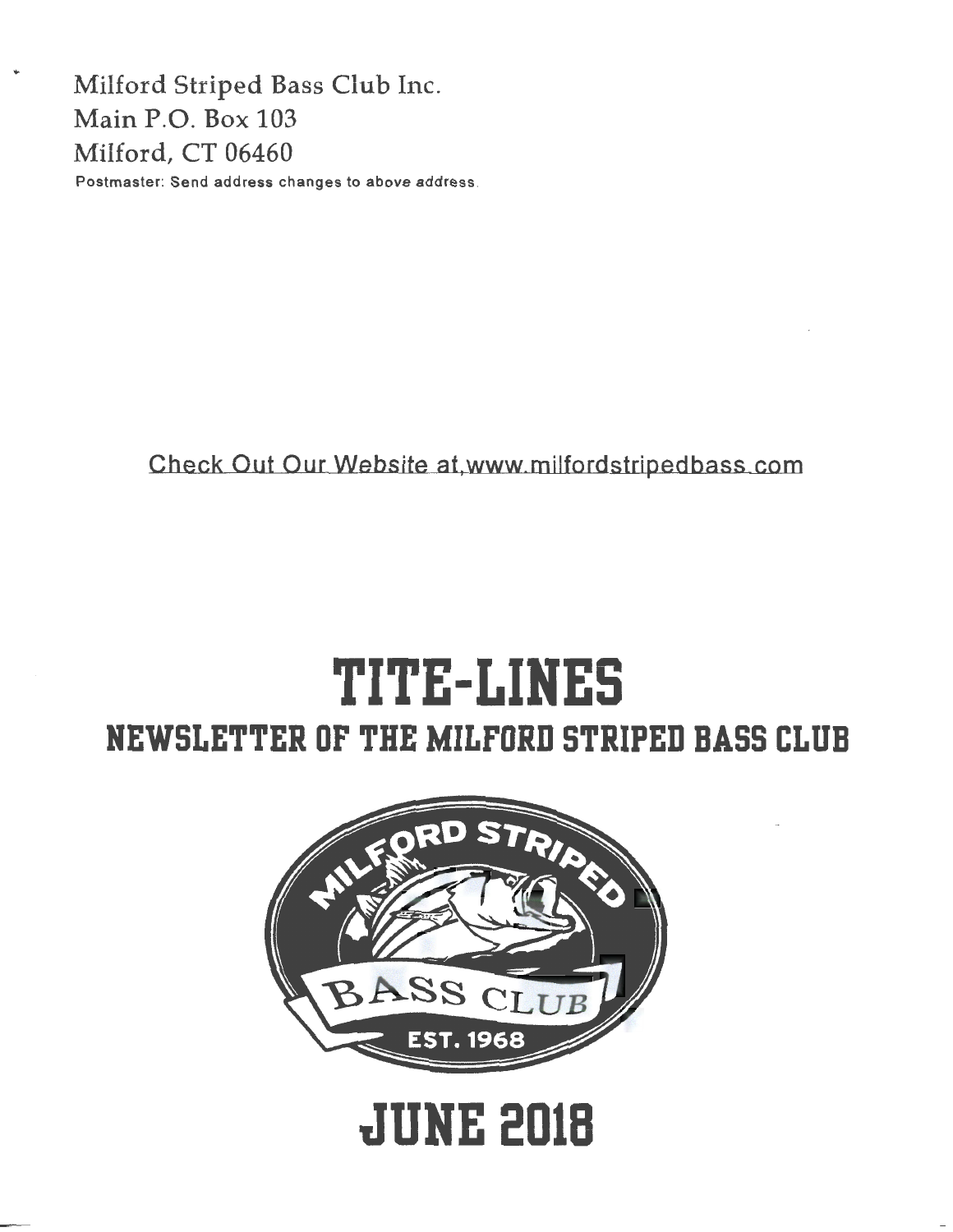### General Meeting

This month's general meeting will be held at 7:30 PM, June 27th, 2018 at the American Legion Hall, Merwin Ave., Woodmont, CT.

#### The MSBC TITE-LINES

Published 11 times a year by the Milford Striped Baas Club. P.O. Box 103, Milford, CT 06460 All communications concerning The MSBC TITE-LINES

should be addressed to: The MSBC TITE-LINES P.O. Box 103, Milford, CT 06460

Responsibility for contents of articles, papers, abstracts, etc. published herein rests entirely on the authors, not on the editor.

Postmaster: Send Address change to the MSBC TITE-LINES, c/o MEMBERSHIP, P.O. Box 103, Milford, CT 06460 CLUB OFFICERS FOR 2013

President... ... Jim Pritchard 1at VP ...... Rob Jadach 2ndVP......... Fred Chyssikos Treasurer....Johnny Belinda Recording Secretary .. Lynn Pritchard Correapondlng Secretary and Tite.Linea Editor, Harry Novak Photographer.......Jessie Henman Fish Committee... Graham Lapham, Brian Thornhill, Michael Lapuglia and Chris Powers Trout Derby ........ Shawn and Jen Lafond Elected Board Members ... John Nangle, Jack Wallace, and Miguel Morales lnterclub Reps. Paul Gluhanich and Jim Pritchard

'I

It's Your Newsletter! Remember to give Harry Novak a call if you have something to put in the "Tite-Lines". 203-261-4361 or harryn321 @charter. net I am trying to get the news letter out via e-mail and would like to get your current e-mail addresses .

#### Upcoming Events

1. MSBC General Meeting, June 27th, 2018, 7:30 PM at the American Legion Hall, Merwin Ave. Woodmont Ct.

2. MSBC Fluke Shootout, Sunday, June 24th, 2018

3 lnterclub Tournament Sign up at our regular monthly club meeting June 27th if you want a T-Shirt. Club Dues must paid to participate.





Salmon & Halibut Fishing in Southeast Alaska PO Box 662, Douglas, MA 01516 PO Box 1669, Petersburg, AK 99833 Call Us @ l-800-352-4522 Email: frank@islandpointlodge.com





25 Smith Avenue Niantic. CT 06357 Phone: (860) 739-7419 Fax: (860) 739-9208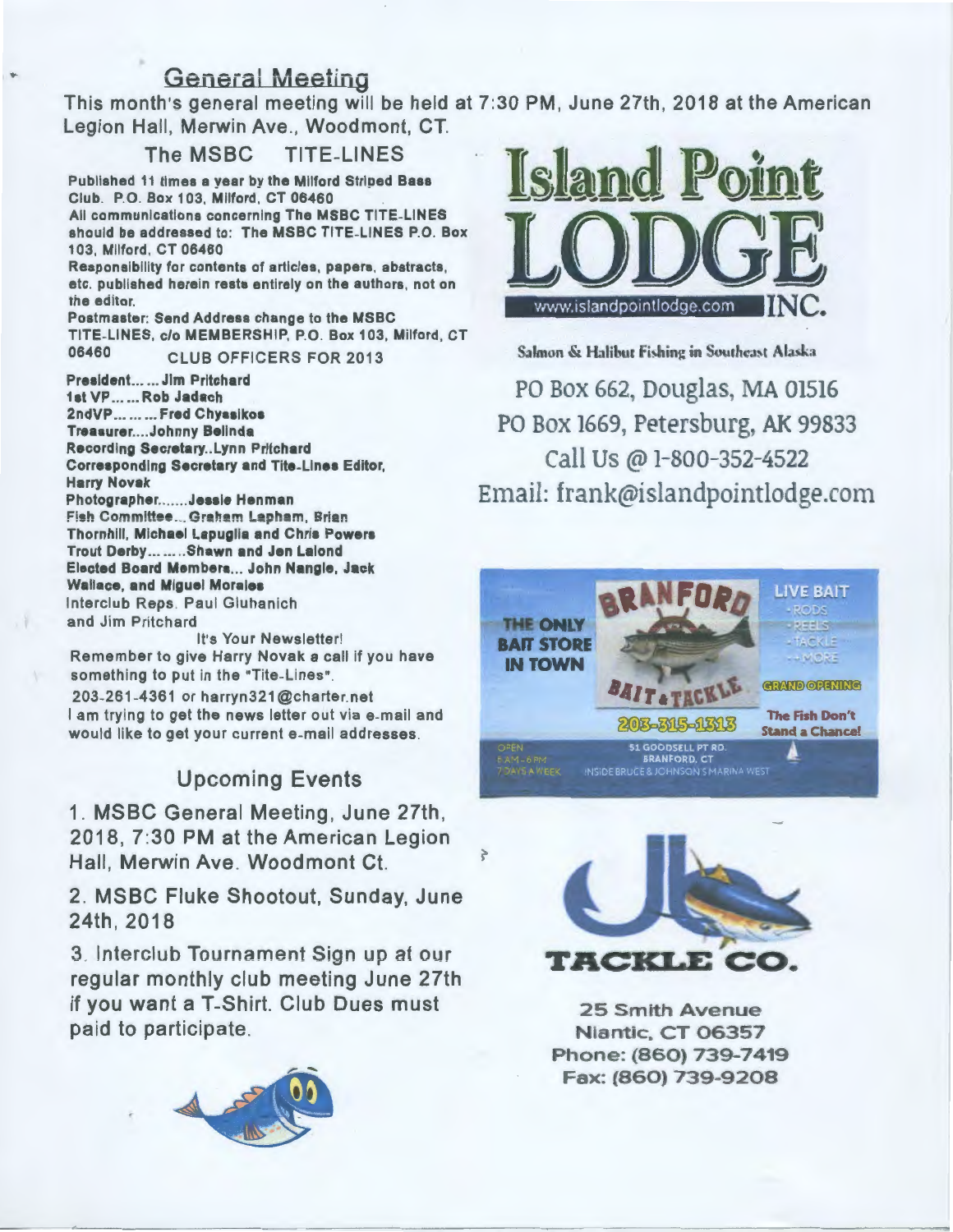## President's Letter

The weather is finally cooperating, the fish are in and it's our time to shine. After a long spring waiting for the weather to break. the water to warm up. and the winds to die down we are finally enjoying some good fishing. We are in our prime time. We have a lot of events coming up and we need to get them all in order. Due to the new scheduling of the interclub committee we must be registered this month. If you want the t shirt for the event you need to get your crews together. pay your dues. and sign up at this month's meeting. If you choose to register later. you will not get the shirts for you and your crew. So please attend this month's meetingl We also have our boat trip on the Blackhawk scheduled. The date for the trip is on July 21st. The trip is 120.00, that includes the trip, the Calcutta and the event t shirt. And last but not least we have our annual picnic which is on August 18th.You all know that this is a great time and this year the menu will include pulled pork. With all these events and club activities it is important that you attend this meeting. This meeting is the opportunity to participate in all these events. Not to mention signing up for the monthly Calcutta.

Also, don't forget that the Fluke shootout is the 24th of this month. This is an open tournament and will payout according to participation. Contact the fishing committee members and come out and have some fun. The weigh in is at Bobby Js and we will have food after. So. let's enjoy our season and the company of all our members. Please attend this month's meeting so we can take care of all our business and make these events successful. This is your club and its all of you that make it greatl

FISH ONI Jim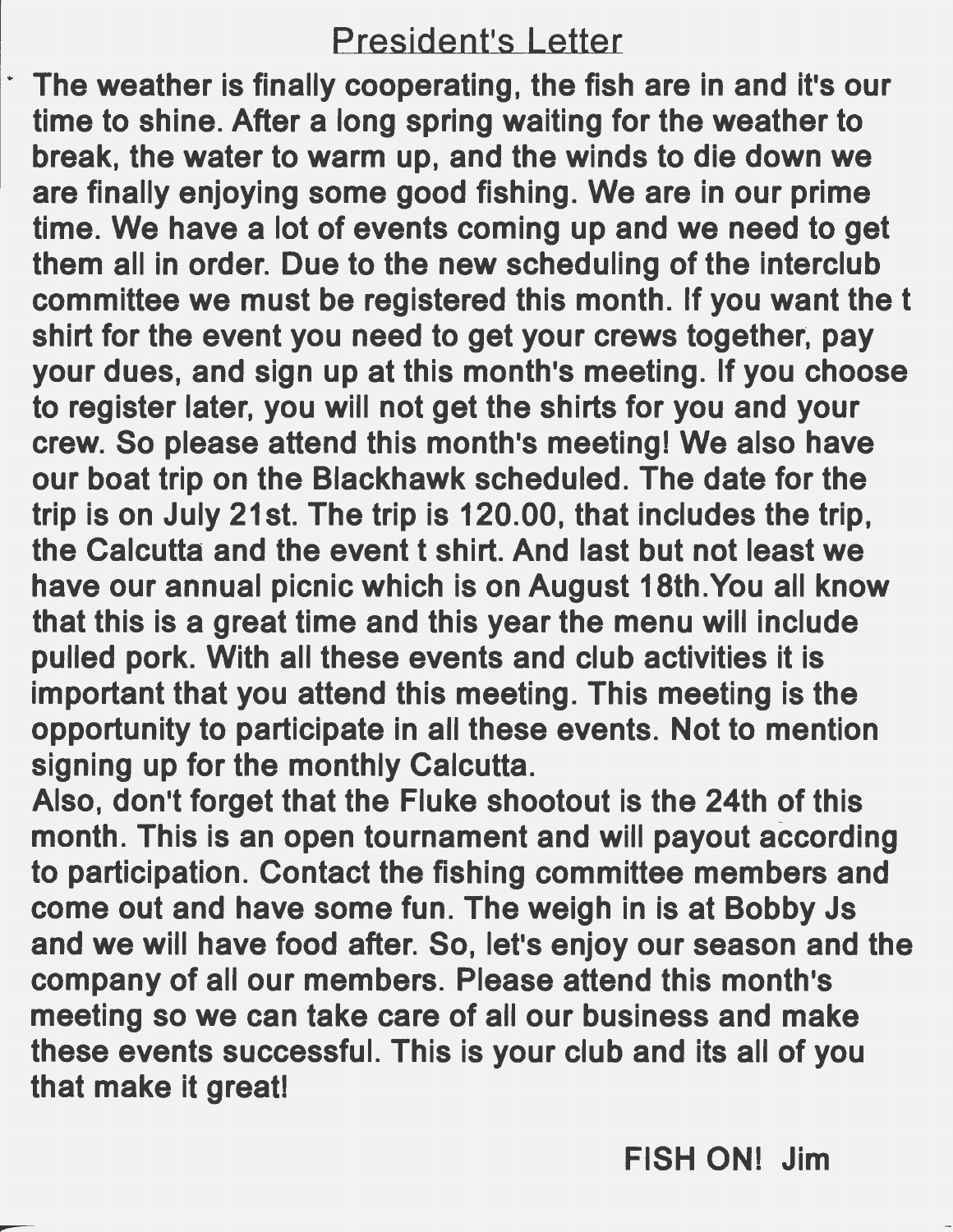

**Black Hawk II PO Box 46** Niantic, CT 06357

860-448-3662

\*\*\*\*

800-382-2824

BlackHawkFishing@gmail.com



OM OUR PRIVATE SLIP ON THE NO ISATONIC RIVER WATER A

**SALT & FRESHWATER FISHING SUPPLIES** RODS . REELS . BAIT . TACKLE . ICE . LINE



KRENRATAG WEBDENG BUSINESSCHOS BANKRS

www.byobprintanddesign.com



#### 354 New Haven Ave Unit #5 Milford.CT 06460



riome staging specialist Office: 203.929.6388 · Cell: 203.520.5690 Fax: 203.929.3100 victor.yanosy@raveis.com Website: raveis.com/Victoryanosy . 2 Huntington Street Huntington, CT 06484

# ${ \begin{array}{c} \verb|ravels.com| \hline \verb|ravels.com| \hline \verb|mem| \hline \verb|mem| \hline \verb|mem| \hline \verb|mem| \hline \verb|mem| \hline \verb|mem| \hline \verb|mem| \hline \verb|mem| \hline \verb|mem| \hline \verb|mem| \hline \verb|mem| \hline \verb|mem| \hline \verb|mem| \hline \verb|mem| \hline \verb|mem| \hline \verb|mem| \hline \verb|mem| \hline \verb|mem| \hline \verb|mem| \hline \verb|mem| \hline \verb|mem| \hline \$

**WILLIAM RAVEIS REAL ESTATE - MORTGAGE - INSURANCE** 

> **Victor Yanosy** REALTOR\*

**INTEGRITY . SERVICE . EXPLRIENCE** 

**Stratford Balt & Tackle** 1076% Stratford Avenue Stratford, CT 06615  $(203)$  377-8091





**Owner Reel & Rod Repair Balt & Tackle Custom Rods** 

Specializing in Saltwater Fly Fishing Fresh & Saltwater Fly Tying Materials



Dulin Automotive, Inc. **79 Bridgeport Ave** Milford, CT 06460 203-877-8114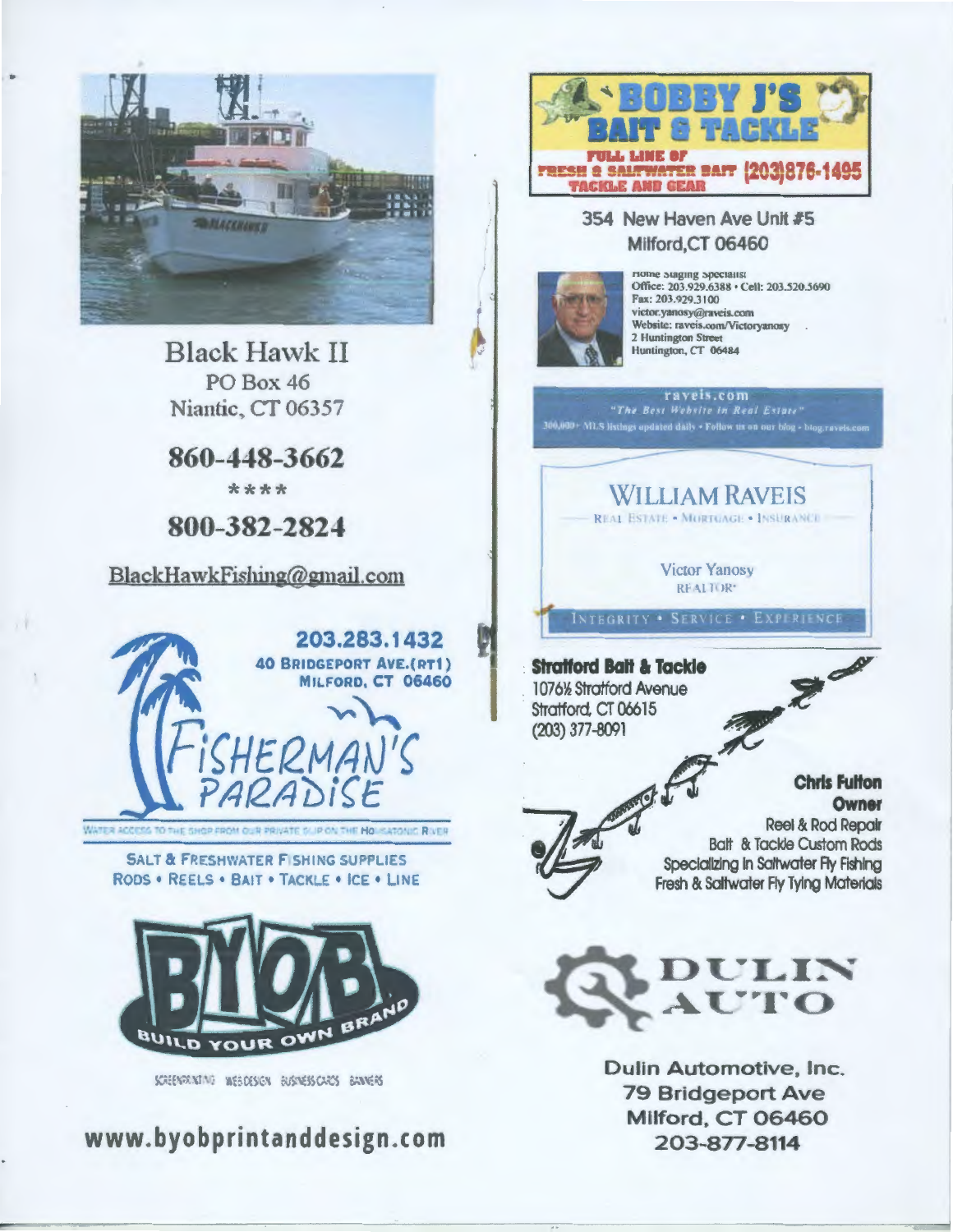

# NICE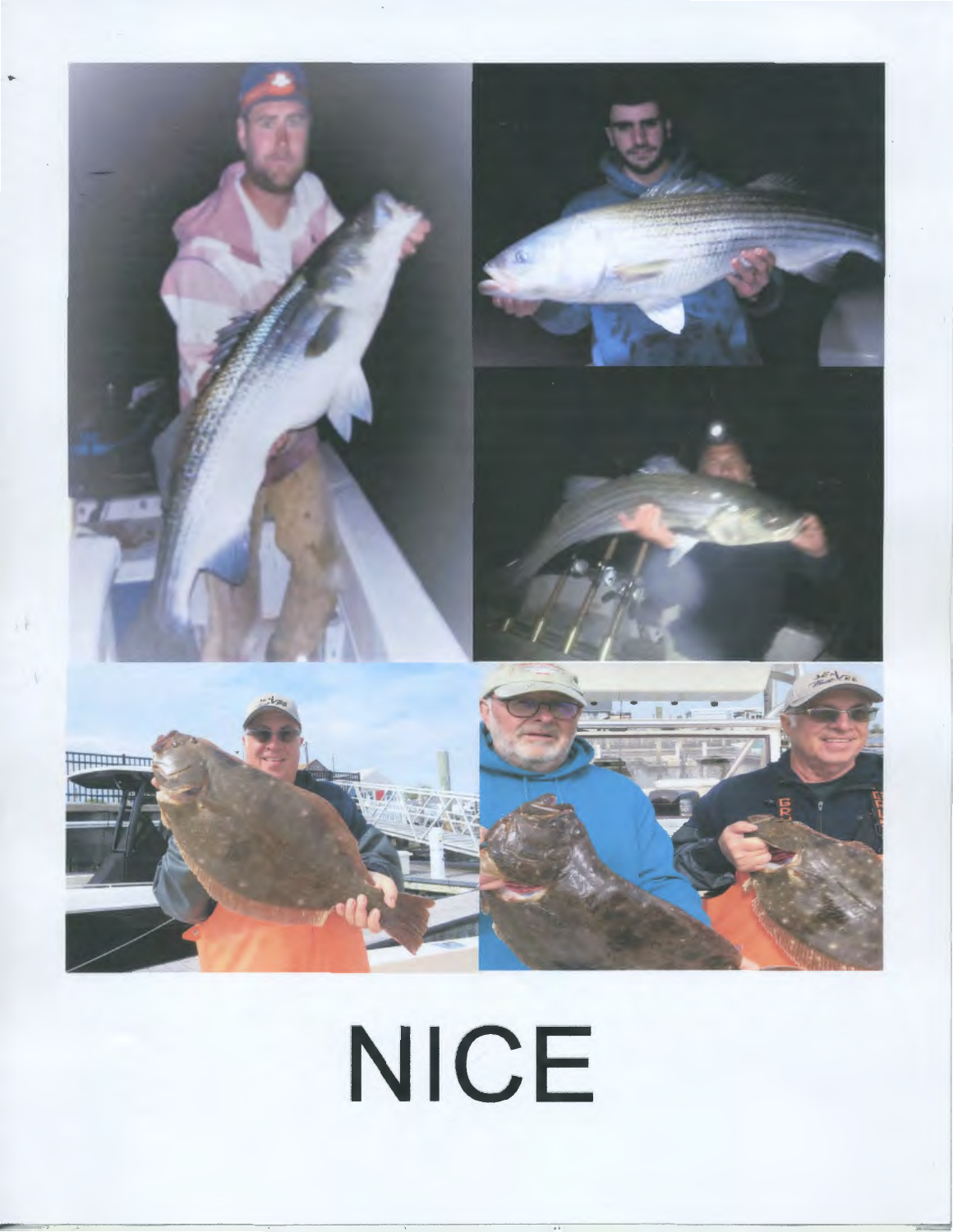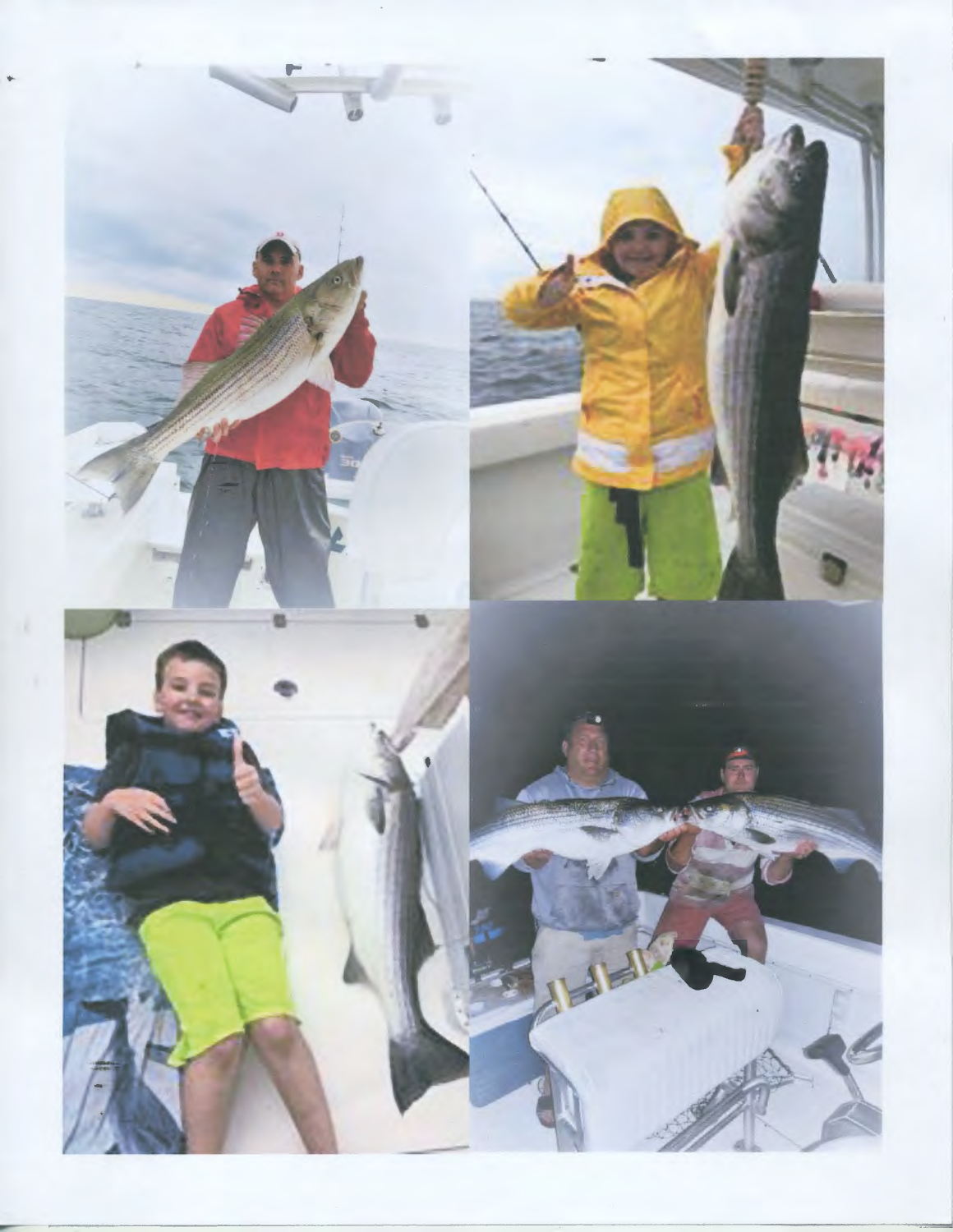

# **Come All**

# **Fluke Shootout**

Sponsored by the Milford Striped Bass Fishing Club

Open to the Public



Date: Sunday June 24th, 2018